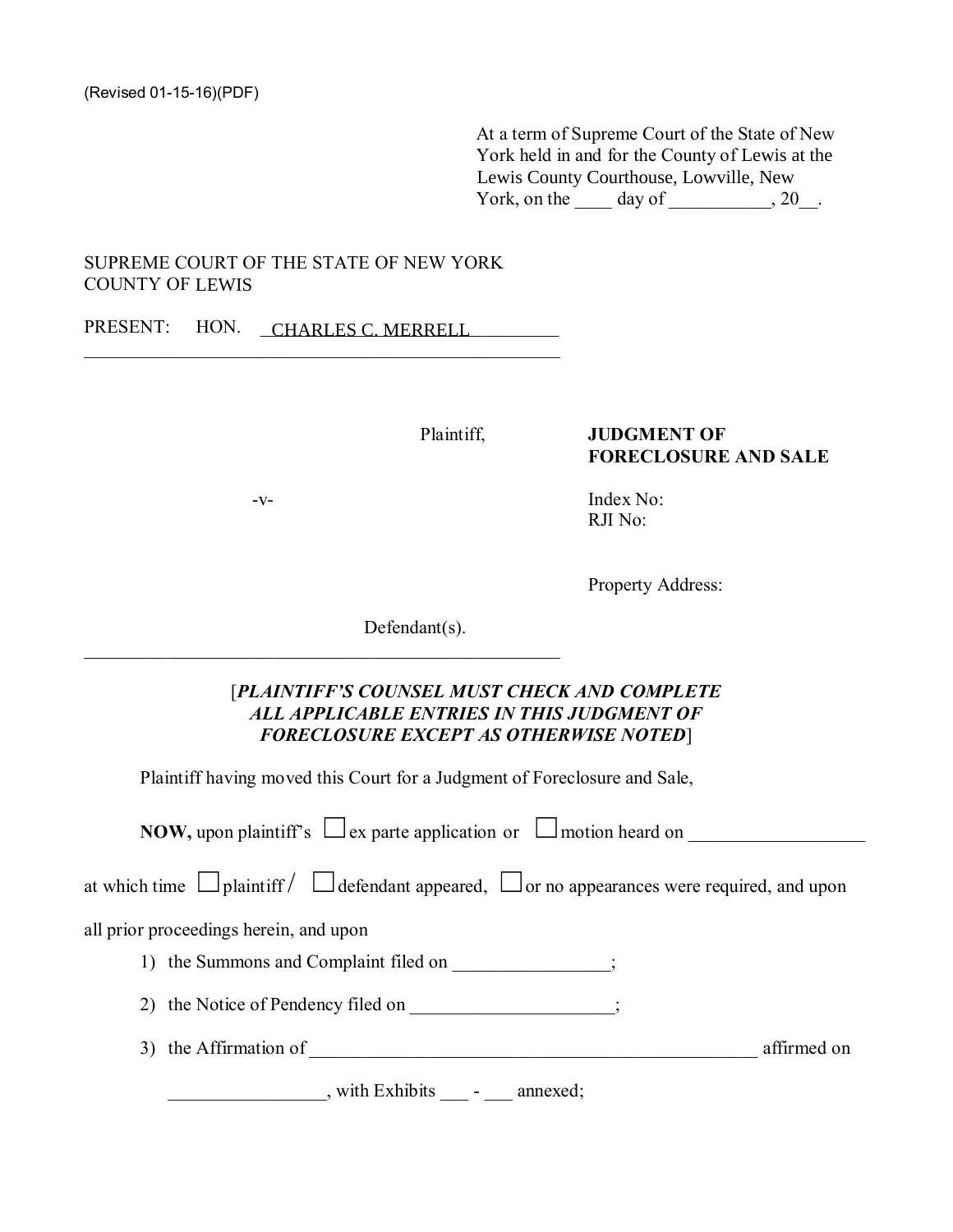|                                                                                           | Exhibits ____ - ____ annexed;                                                                            |  |                   |  |  |  |  |
|-------------------------------------------------------------------------------------------|----------------------------------------------------------------------------------------------------------|--|-------------------|--|--|--|--|
|                                                                                           |                                                                                                          |  |                   |  |  |  |  |
|                                                                                           |                                                                                                          |  |                   |  |  |  |  |
|                                                                                           | and the mortgaged premises should be sold in                                                             |  |                   |  |  |  |  |
|                                                                                           | $\Box$ one parcel or $\Box$                                                                              |  |                   |  |  |  |  |
|                                                                                           | 6) proof of service upon all parties entitled to notice of this application for a Judgment of            |  |                   |  |  |  |  |
|                                                                                           | Foreclosure and Sale:                                                                                    |  |                   |  |  |  |  |
|                                                                                           |                                                                                                          |  |                   |  |  |  |  |
| it is hereby                                                                              |                                                                                                          |  |                   |  |  |  |  |
| <b>Ratification of Referee's Report</b>                                                   |                                                                                                          |  |                   |  |  |  |  |
| <b>ORDERED, ADJUDGED and DECREED</b> that to the extent provided for herein the Report of |                                                                                                          |  |                   |  |  |  |  |
|                                                                                           |                                                                                                          |  |                   |  |  |  |  |
|                                                                                           | hereby is ratified and confirmed; and it is further                                                      |  |                   |  |  |  |  |
|                                                                                           | <b>Sale Instructions</b>                                                                                 |  |                   |  |  |  |  |
|                                                                                           | ORDERED, ADJUDGED and DECREED that the above-described mortgaged premises, or                            |  |                   |  |  |  |  |
|                                                                                           | such part thereof as may be sufficient to discharge the mortgage debt, the expenses of the sale, and the |  |                   |  |  |  |  |
|                                                                                           | costs of this action as provided by the Real Property Actions and Proceedings Law, be sold in            |  |                   |  |  |  |  |
|                                                                                           | $\Box$ one parcel or $\Box$                                                                              |  | at public auction |  |  |  |  |
|                                                                                           | at the Lewis County Clerk's Office, 7660 North State Street, Lowville, New York                          |  |                   |  |  |  |  |
|                                                                                           | by and under the direction of the Referee who is appointed herein for that purpose, and the Referee      |  |                   |  |  |  |  |

shall set the date of sale and give public notice of the time and place of sale in accordance with RPAPL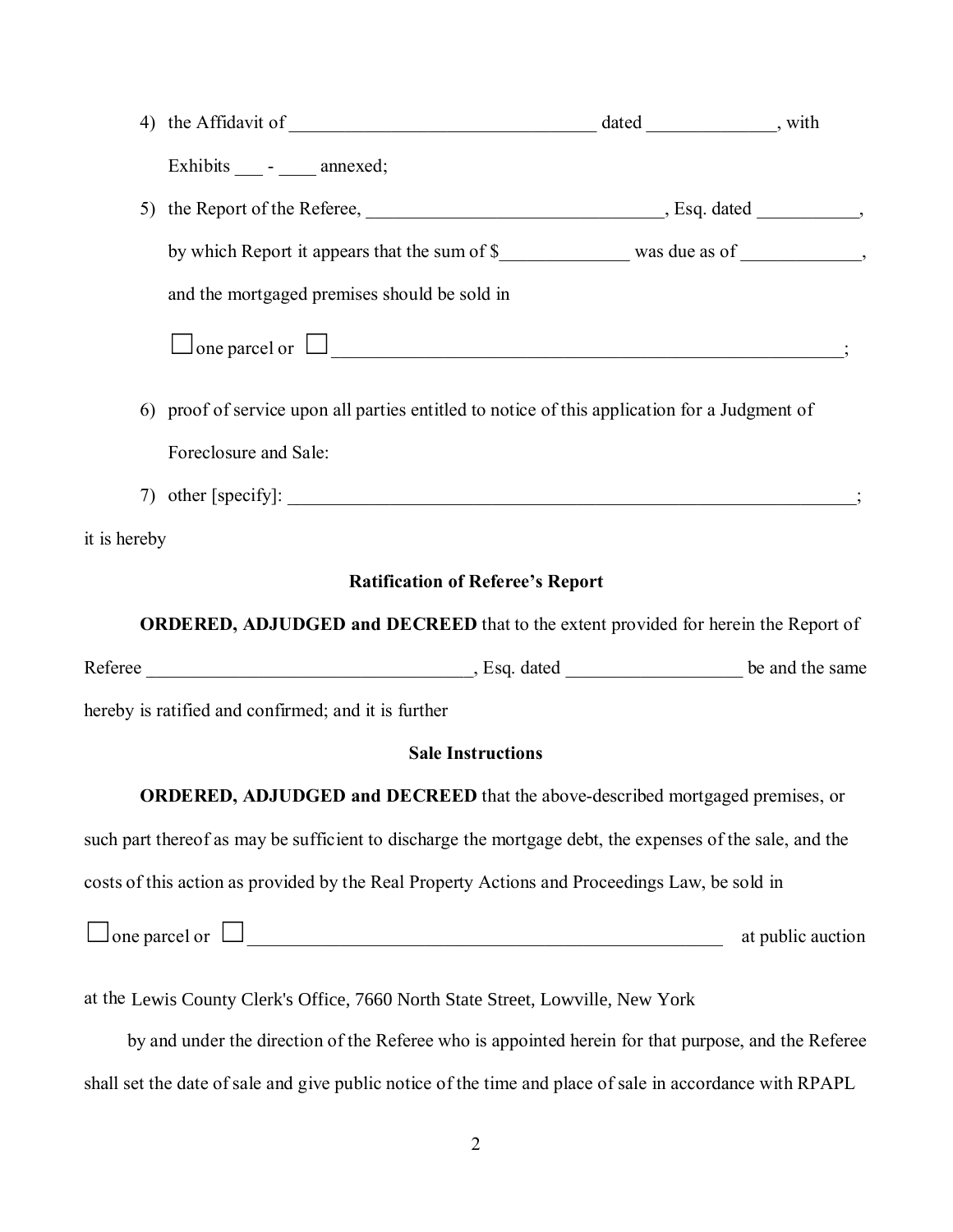§231 in the Watertown Daily Times; and

## [The Court Will Initial the Applicable Provision Below]

 $\Box$  the Referee shall conduct the foreclosure sale within 90 days of entry of this Judgment of Foreclosure;



 $\Box$  the Referee shall conduct the foreclosure sale on or before

and it is further

# **Initial Bid Instructions**

**ORDERED, ADJUDGED and DECREED** that the Referee shall accept at such sale the highest bid offered by a bidder who shall be identified upon the court record and shall require that such successful bidder immediately execute Terms of Sale for the purchase of the premises and pay to the Referee, in cash or certified or bank check, ten percent  $(10\%)$  of the sum bid, unless the successful bidder is the plaintiff in which case no deposit against the purchase price shall be required; and it is further

## **Subsequent Bid Instructions**

ORDERED, ADJUDGED and DECREED that in the event the first successful bidder fails to execute the Terms of Sale immediately following the bidding upon the subject premises or fails to immediately pay the ten percent  $(10\%)$  deposit as required, the premises shall immediately and on the same day be reoffered at auction; and it is further

## **Closing of Title**

**ORDERED, ADJUDGED and DECREED** that the closing of title shall take place at the office of the Referee or at such other location as the Referee shall determine and the closing of title and filing of the Referee's deed shall be made within forty-five  $(45)$  days after such sale unless otherwise stipulated to by all parties. The Referee shall transfer title only to the successful bidder at the auction.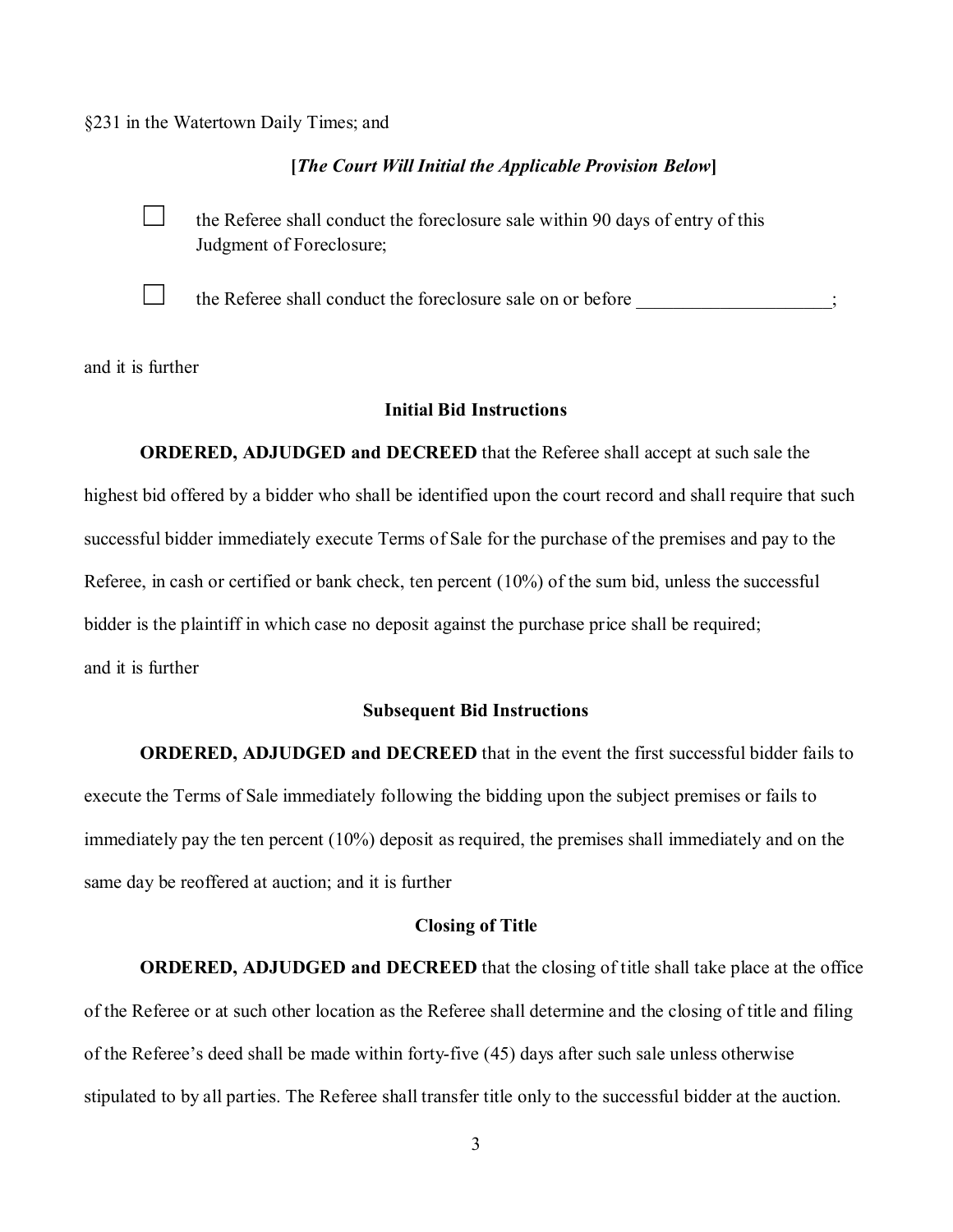Any delay or adjournment of the closing date beyond forty-five (45) days may be stipulated to by the parties with the Referee's consent up to ninety  $(90)$  days from the date of sale. Any adjournment beyond ninety (90) days may be set only with approval of this Court; and it is further

## Deposit of Funds

**ORDERED, ADJUDGED and DECREED** that the Referee shall deposit all funds received

pursuant to this Judgement of Foreclosure and Sale in the Referee's IOLA account; and it is further

## Payments from Funds

**ORDERED, ADJUDGED and DECREED** that the Referee on receiving the proceeds of such sale shall cause to be paid promptly therefrom:

**FIRST:** The statutory fees and commissions of the Referee pursuant to CPLR  $§8003(b)$  in the amount of \$500.00. In the event a scheduled sale is cancelled or postponed by a person or entity other than the Referee, or the action is discontinued, pursuant to CPLR §8003(a) the plaintiff shall pay to the Referee the sum of \$350.00 for each adjournment or cancellation, and for any discontinuance. Such compensation may be recouped from the proceeds of sale as a cost to plaintiff. This Judgement of Foreclosure and Sale constitutes the necessary prior authorization for compensation as set forth herein. No compensation totaling in excess of \$1,100.00 including compensation authorized pursuant to CPLR §8003(a) for computation of the sum due to plaintiff, may be accepted by the Referee without Court approval and compliance with the provisions of 22 NYCRR  $§$ 36.4.

**SECOND:** The reasonable expenses of the sale, including the cost of advertising as shown on the bills presented and certified by the Referee to be correct, copies of which shall be annexed to the Report of Sale. The Referee shall not be held responsible for the payment of penalties or fees pursuant to this appointment. The Purchaser shall hold the Referee harmless from any such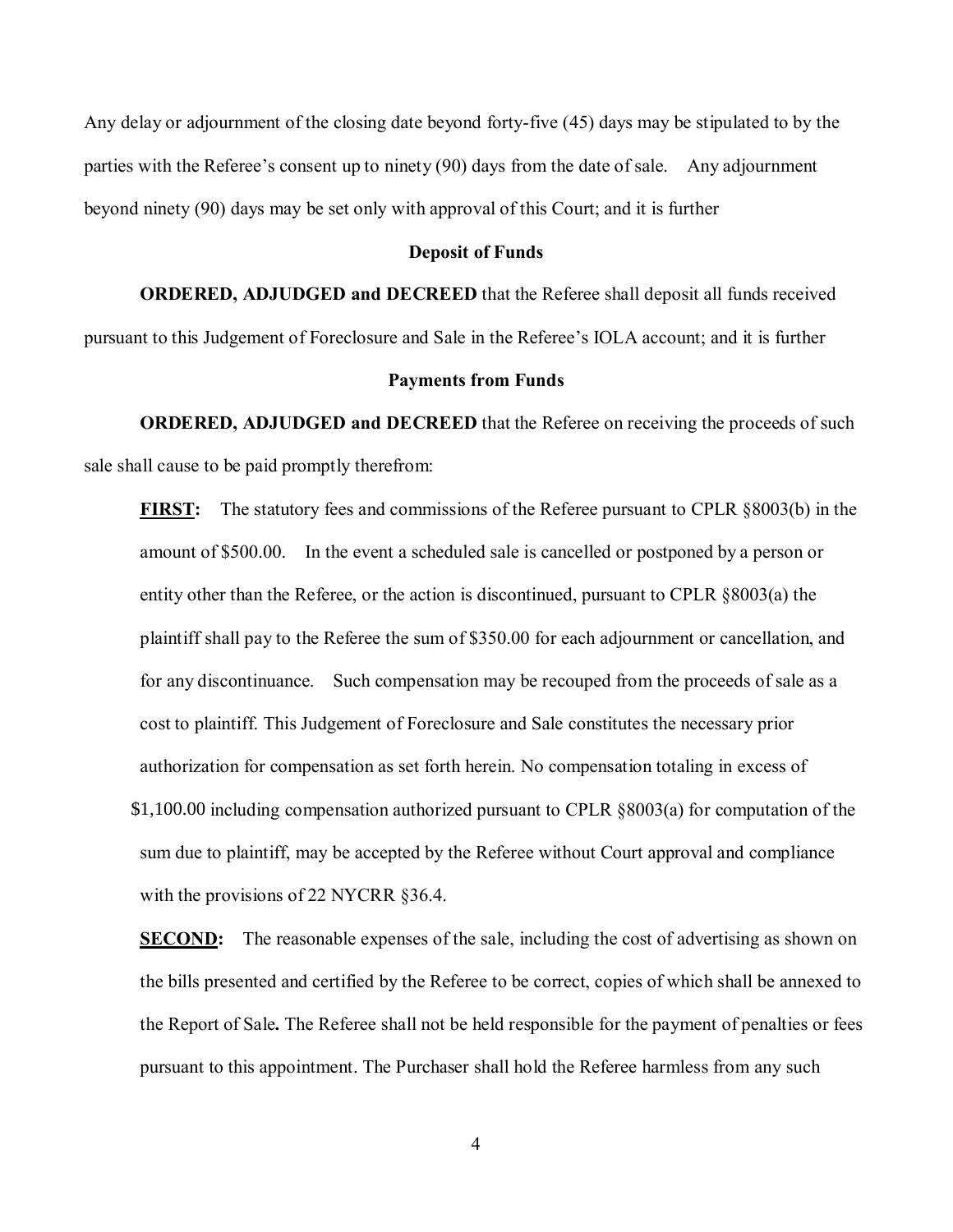penalties or fees assessed.

**THIRD:** Pursuant to RPAPL §1354 in accordance with their priority according to law, all taxes, assessments, sewer rents, water rates and any other charges placed upon the premises by any municipal authorities having priority over the foreclosed mortgage and which are liens on

the premises at the time of sale, with such interest or penalties that lawfully may have accrued

thereon to the date of payment.

**FOURTH:** as limited herein, to the plaintiff or its attorneys

- [to be inserted by the Clerk] the sum of \$ for costs and  $(a)$ disbursements in this action to be taxed by the Clerk, with interest from the date hereof;
- $(b)$ the terms of the Note from the date to which interest was calculated in the Report of the Referee through the date of entry of this Judgment of Foreclosure and Sale, and thereafter at the statutory post-judgment rate to the date of transfer of title, or so much thereof as the purchase money of the mortgaged premises will pay of the same;
- *(to be inserted by the Court)* the sum of \$  $(c)$ hereby awarded to the plaintiff as reasonable legal fees as provided for in the Mortgage;
- $(d)$ the amount of any advances provided for in the Note and Mortgage that plaintiff may have made for taxes and insurance, and amounts due to prior mortgagors, upon presentation to the Referee of receipts for these expenditures;
- $(e)$ the amount of any advances provided for in the Note and Mortgage that plaint iff reasonably may have made to maintain the premises pending consummation of the foreclosure sale upon presentation to the Referee of receipts for these expenditures.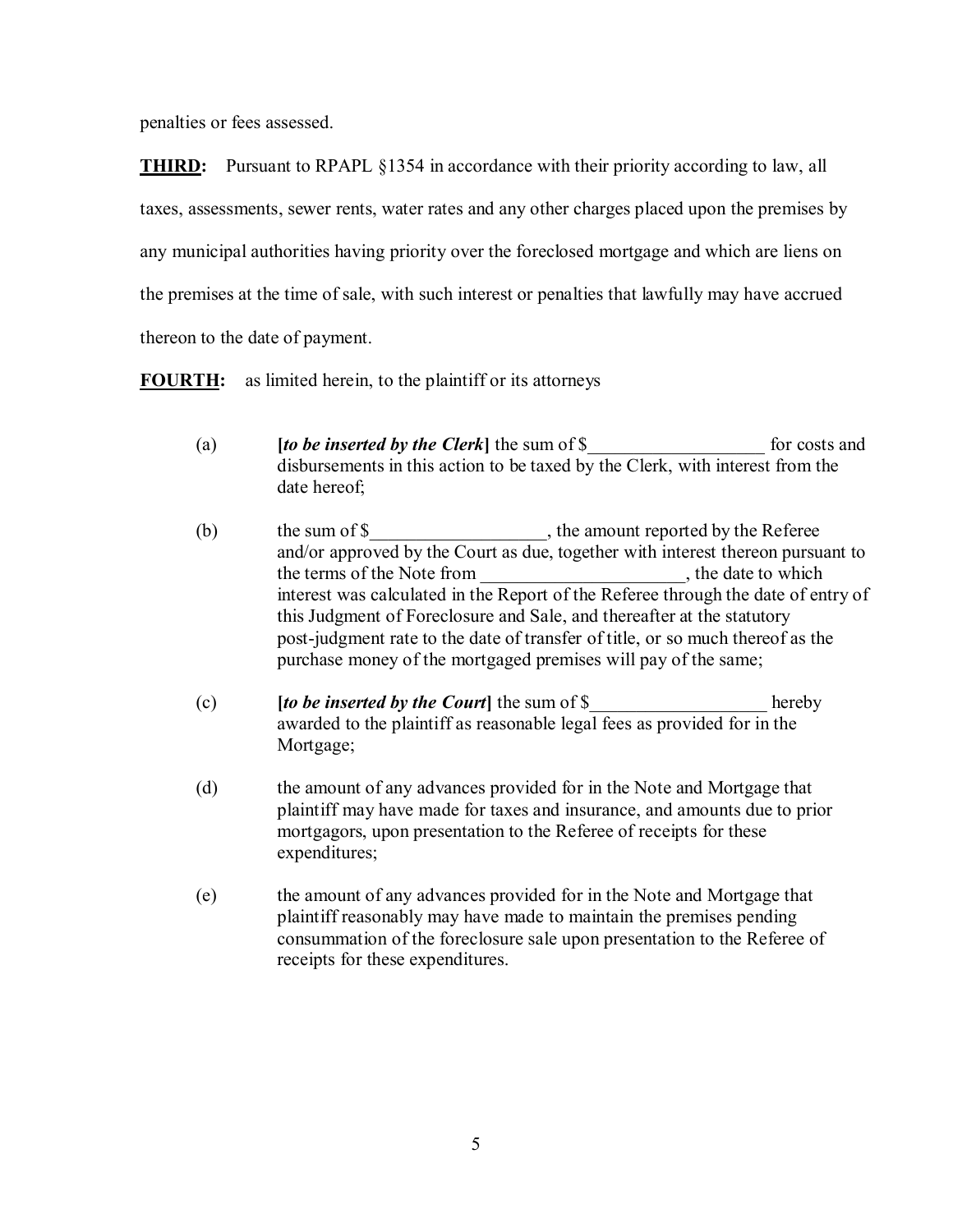Notwithstanding sub-paragraphs  $FOURTH(b)$  and  $FOURTH(e)$  above, plaintiff may recover interest for only ninety (90) days after the date of this Judgment of Foreclosure and Sale, and plaintiff may recover up to a maximum of only \$250.00 for any maintenance or premise preservation expenses after the date of this Judgment of Foreclosure; and it is further

### **Report of Sale**

**ORDERED, ADJUDGED and DECREED** that the Referee shall timely file the Referee's Report of Sale and plaintiff shall timely move to confirm the Referee's Report of Sale pursuant to RPAPL  $§1355$ ; and it is further

## Plaintiff as Purchaser

**ORDERED, ADJUDGED and DECREED** that in the event plaintiff purchases the mortgaged premises at the sale, the Referee shall not require the plaintiff to pay in cash the entire amount bid at the sale but shall execute and deliver to the plaintiff a deed of the premises sold upon payment to the Referee of the sum awarded under the above provisions marked "FIRST," "SECOND," and "THIRD," if such expenses were paid by the Referee, or in lieu of the payment of the last mentioned amounts, upon filing with the Referee receipts of the proper municipal authorities showing payment thereof. The balance of the amount bid, after deducting therefrom the aforementioned payments to the Referee shall be allowed to the plaintiff and applied by the Referee upon the amounts due to the plaintiff as specified in item marked "FOURTH." If upon applying the balance of the amount bid, there is a surplus over and above the amounts due to plaintiff, then upon delivery to plaintiff of the Referee's deed, plaintiff shall pay to the Referee the amount of such surplus, which amount shall be applied by the Referee, upon motion made pursuant to RPAPL  $\S 1351(3)$ , and proof satisfactory to the Referee of the sums due thereon, to any subordinate mortgage duly recorded against the premises pursuant to RPAPL §1354(3), which payment shall be reported in the Referee's Report of Sale. Any surplus remaining after all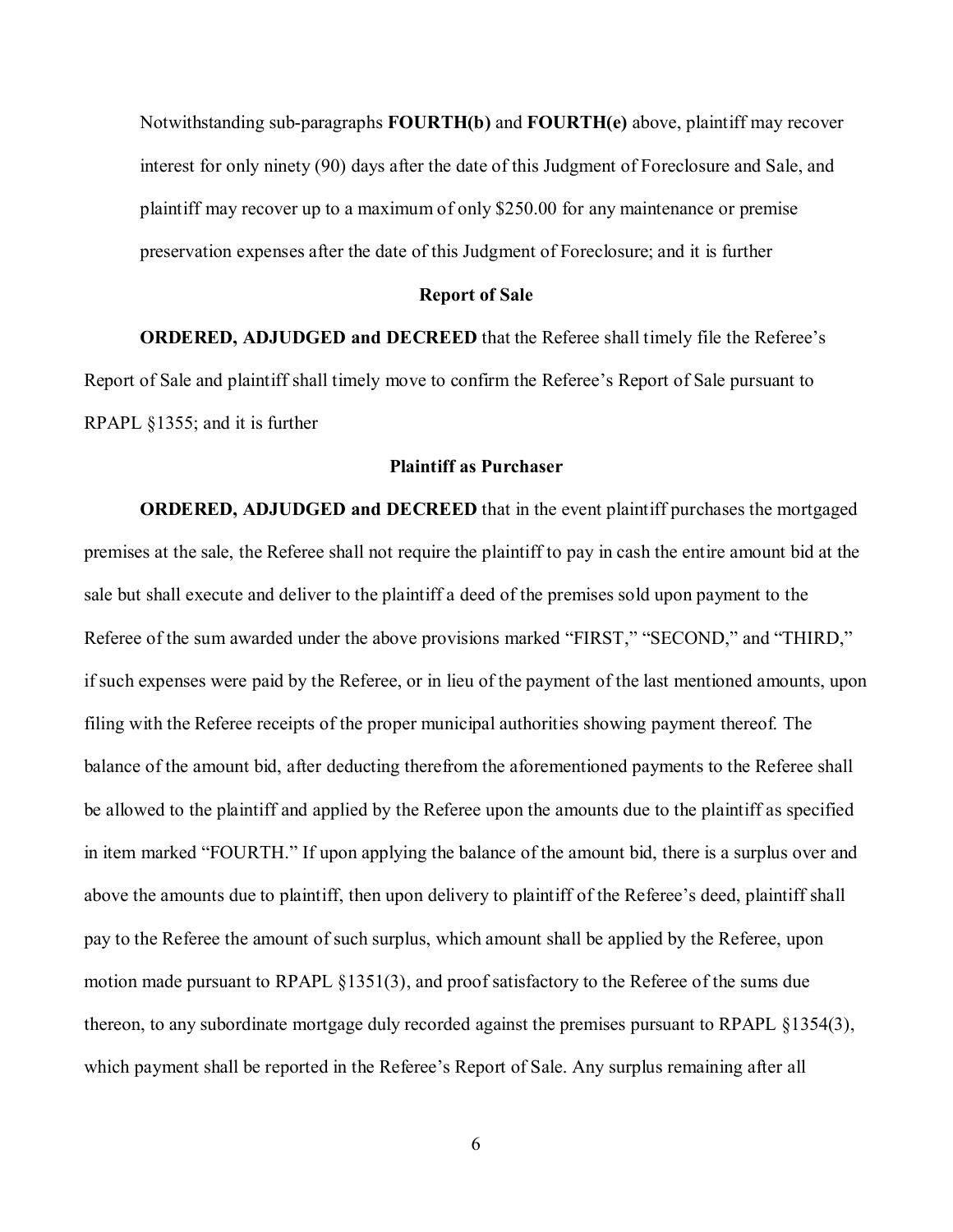payments as herein provided shall be deposited into Court in accordance with RPAPL §1354(4) and the Referee shall immediately give notice of such surplus to the owner of the mortgaged premises as identified by plaintiff at the time of the sale; and it is further

## **Surplus Monies**

**ORDERED, ADJUDGED and DECREED** that the Referee shall take and file with the Referee's Report of Sale plaintiff's receipt(s) for the amounts paid as directed in item marked "FOURTH," and the Referee shall deposit the surplus monies, if any, with the Lewis County Treasurer's Office, to the credit of this action, within five  $(5)$  days after receipt unless such period is deemed extended by the filing of an application for additional compensation, to be withdrawn only upon order of this Court; and the Referee shall make the Referee's Report of Sale under oath showing the disposition of the proceeds of the sale accompanied by the vouchers of the person(s) to whom payment was made and file it in the Lewis County Clerk's Office within thirty  $(30)$  days after completing the sale and executing the proper conveyance to the purchaser or within thirty (30) days of a decision of this Court with respect to any application for additional compensation; and it is further ee shall deposit the surplus monies, if any, with the Lewis County<br>redit of this action, within five (5) days after receipt unless such po<br>ing of an application for additional compensation, to be withdrawn<br>Referee shall ma

#### Foreclosure Action Surplus Monies Form

ORDERED, ADJUDGED and DECREED that the Referee shall complete the Foreclosure Action Surplus Monies Form and file it in the Lewis County Clerk's Office and deliver a copy to the Court within thirty  $(30)$  days of the foreclosure sale; and it is further

#### Deficiency Judgment Application

**ORDERED, ADJUDGED and DECREED** that if the proceeds of the sale are insufficient to pay the amount reported by the Referee as due to plaintiff, the plaintiff may apply to the Court to recover the whole or such part of the deficiency as prescribed by RPAPL §1371; and it is further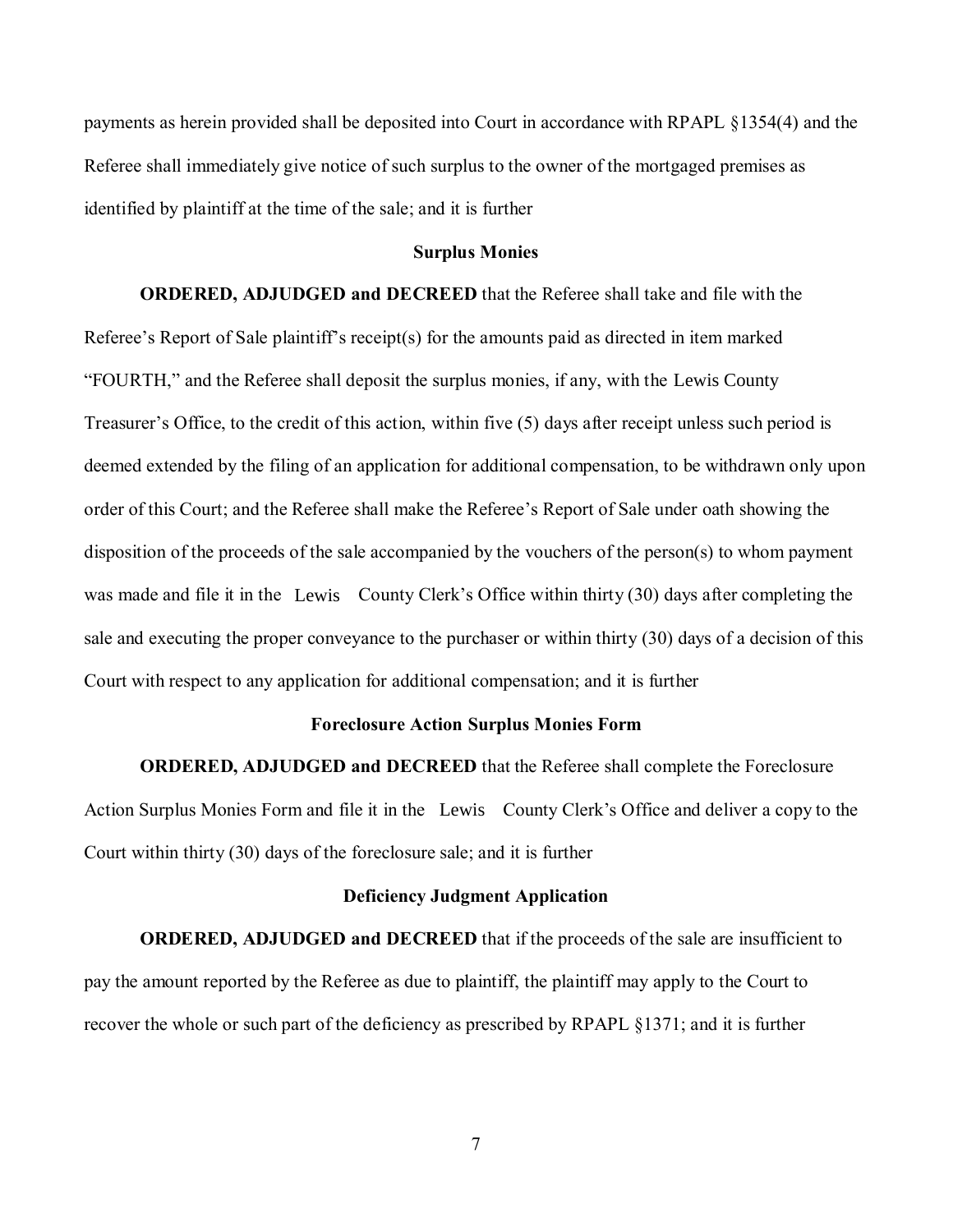#### **Possession**

**ORDERED, ADJUDGED and DECREED** that the purchaser(s) at the foreclosure sale be let into possession of the premises on production of the Referee's deed; and it is further

#### **Claims Barred**

**ORDERED, ADJUDGED and DECREED** that the defendant(s) in this action, and all persons claiming under any of them after the filing of the Notice of Pendency of this action, be and hereby forever are barred and foreclosed of all right, claim, lien, title, interest and equity of redemption in the mortgaged premises and each and every part thereof; and it is further

#### **Conditions of Sale**

**ORDERED, ADJUDGED and DECREED** that the premises be sold in "as is" physical order and condition on the day of sale, subject to any state of facts that an inspection of the premises would disclose, any state of facts that an accurate survey of the premises would show, any covenants, restrictions, declarations, reservations, easements, right of way and public utility agreements of record, any building and zoning ordinances of the municipality in which the mortgaged premises are located and possible violations of same, any rights of tenants or persons in possession of the subject premises, prior liens of record, if any, except those liens addressed in RPAPL §1354, and any equity of redemption of the United States of America to redeem the premises within one hundred twenty (120) days from the date of sale. Risk of loss shall not pass to purchaser until closing of title; and it is further

#### **Referee Qualification**

**ORDERED, ADJUDGED and DECREED** that by accepting this appointment, the Referee certifies that he/she is in compliance with Part 36 of the Rules of the Chief Judge including but not limited to 22 NYCRR  $\S 36.2(c)$  ("Disqualifications from appointment) and 22 NYCRR  $\S 36.2(d)$ ("Limitations on appointments based upon compensation"); and it is further

 $8\,$